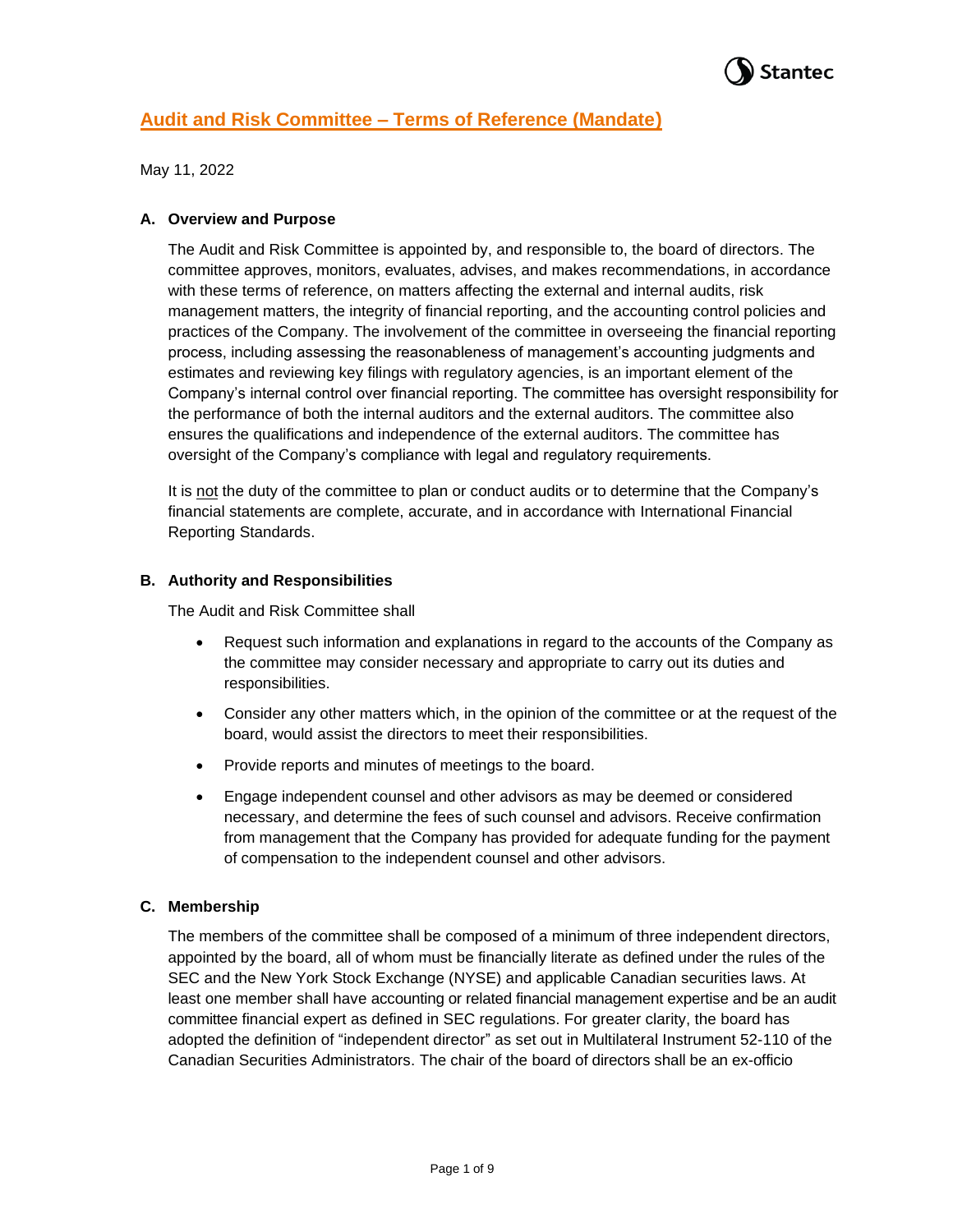

member of the Audit and Risk Committee, in addition to the minimum number of required independent directors.

The chair of the committee shall be designated by the board.

Attendance by invitation at all or a portion of committee meetings is determined by the committee chair or its members and would normally include the chief financial officer of the Company, representatives of the external auditor, the internal auditor, and such other officers or support staff as may be deemed appropriate.

### **D. Financial Statements and Disclosures**

- 1. Review and recommend to the board for approval the annual audited financial statements and Management Discussion and Analysis.
- 2. Review and recommend to the board for approval the following public disclosure documents:
	- (a) The year-end news release on the earnings of the Company; and
	- (b) Other regulatory filings of a financial nature.
- 3. Review and, if appropriate, approve and authorize the release of the quarterly unaudited financial statements, including Management's Discussion and Analysis, the quarterly interim report to shareholders, and the quarterly news release on the earnings of the Company. However, in the event that there is a significant or extraordinary matter that, in the opinion of the committee, should be reviewed by the board before the release of such information, the matter shall be referred to the board for review.
- 4. Receive the quarterly report from the Disclosure Committee on the adequacy of disclosure with respect to material events in the Company's financial statements, Management's Discussion and Analysis, and earnings news releases.
- 5. Receive annually an evaluation from the internal auditor of the procedures that exist for the review of financial information (extracted or derived from the financial statements) that is publicly disclosed by the Company.
- 6. Review and recommend to the board for approval all annual financial statements, reports of a financial nature (other than quarterly unaudited financial statements), and the financial content of prospectuses or any other reports that require approval by the board prior to submission thereof to any regulatory authority.
- 7. Review and recommend to the board for approval the Audit and Risk Committee information required as part of the Annual Information Form and Management Information Circular.
- 8. Review with management on an annual basis, the Company's obligations pursuant to guarantees (including those granted under the Surety Credit Facility) that have been issued and material obligations that have been entered into and the manner in which these guarantees and obligations have been, or should be, disclosed in the financial statements.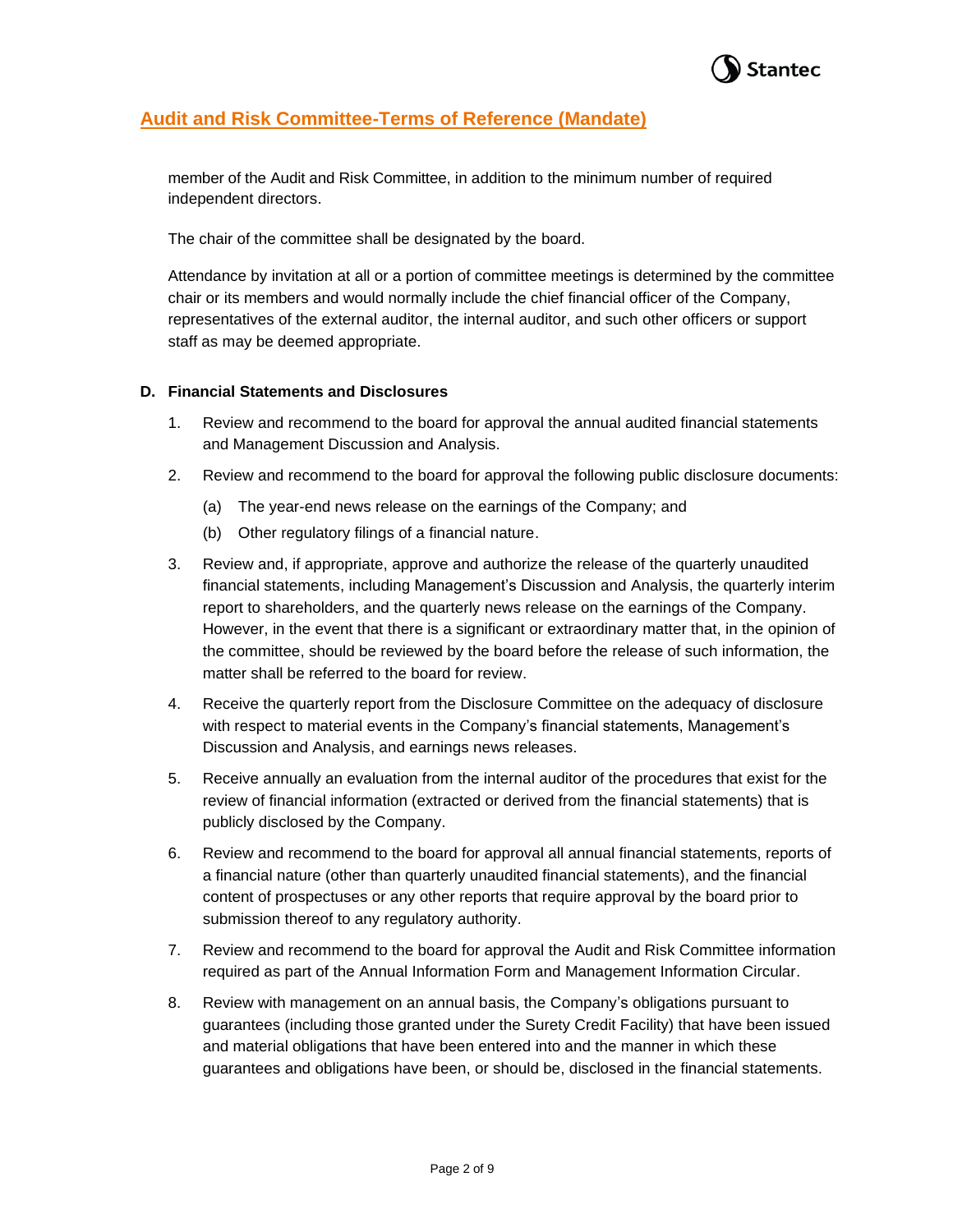

- 9. Review and assess, in conjunction with management and the external auditor, at least annually or on a quarterly basis where appropriate or required
	- (a) The appropriateness of accounting policies and financial reporting practices used by the Company, including alternative treatments that are available for consideration
	- (b) Any significant proposed changes in financial reporting and accounting policies and practices to be adopted by the Company
	- (c) Any new or pending developments in accounting and reporting standards that may affect or impact the Company
	- (d) Any off-balance sheet structures
	- (e) The key estimates and judgments of management that may be material to the financial reporting of the Company
- 10. At least annually, request the external auditor to provide their views on the quality (not just the acceptability) of the Company's annual and interim financial reporting. Such quality assessment should encompass judgments about the appropriateness, aggressiveness, or conservatism of estimates and elective accounting principles or methods and judgments about the clarity of disclosures.
- 11. Review any litigation, claim, or other contingency, including tax assessments, that could have a material effect upon the financial position or operating results of the Company and the manner in which these matters have been disclosed in the financial statements.
- 12. Review with management on a quarterly basis the indicators of impairment to the Company's goodwill.

## **E. External Auditor**

- 13. Assess the performance and consider the annual appointment of an external auditor for recommendation to the board for ultimate recommendation for appointment by the shareholders.
- 14. Review, approve, and execute the annual engagement letter with the external auditor, and ensure that there is a clear understanding between the board, the committee, the external auditor, and management that the external auditor reports directly to the shareholders and the board through the committee. The terms of the engagement letter or the annual audit plan should include, but not be limited to, the following:
	- (a) Staffing
	- (b) Objectives and scope of the external audit work
	- (c) Materiality limits
	- (d) Audit reports required
	- (e) Areas of audit risk
	- (f) Timetable
	- (g) Proposed fees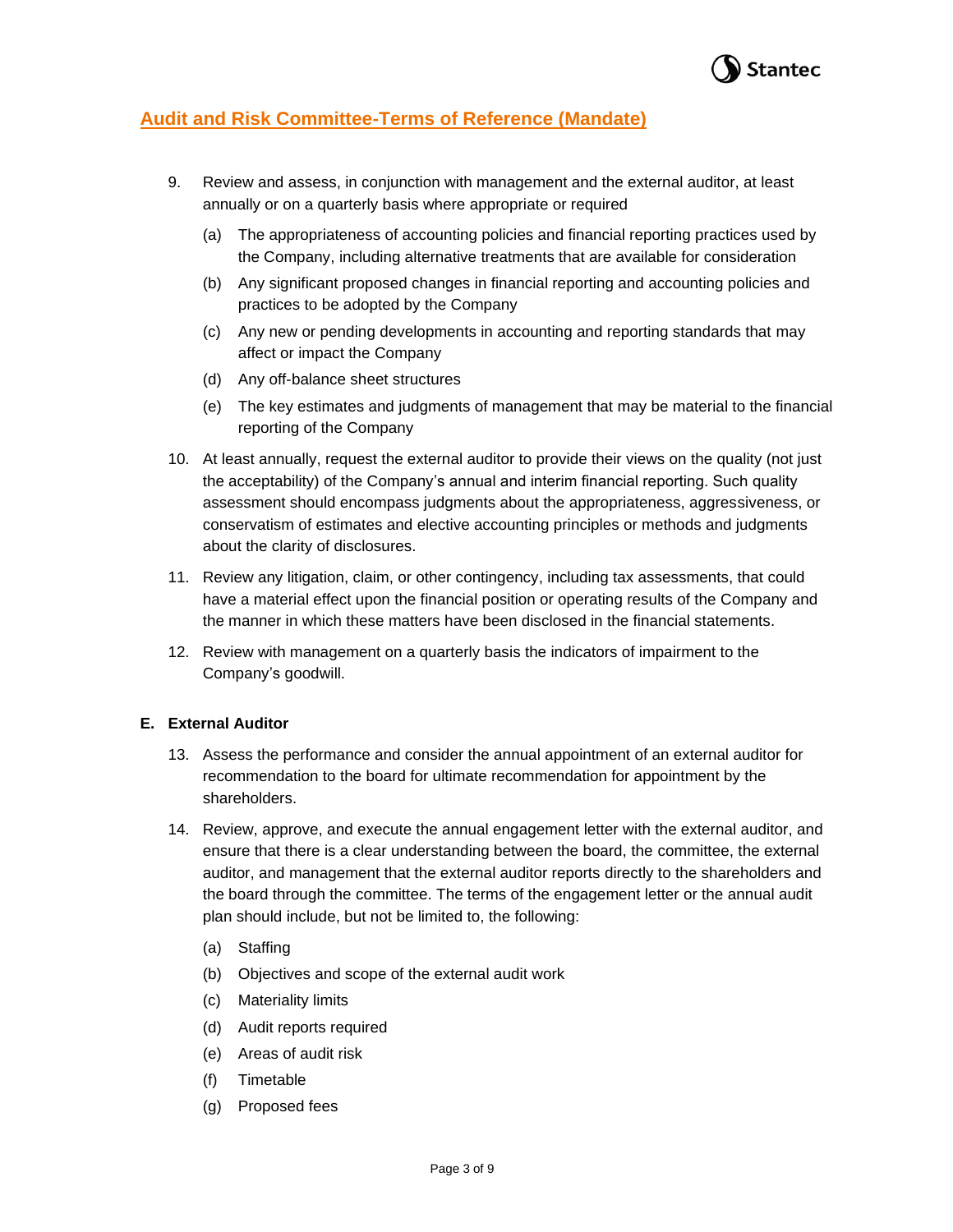

- 15. Obtain and review a report from the external auditor at least annually regarding the auditor's independence and the profession's or audit firm's requirements regarding audit partner rotation.
- 16. Approve, before the fact, the engagement of the external auditor for all non-audit services and the fees for such services, and consider the impact on the independence of the external audit work of fees for such non-audit services.
- 17. Review all fees paid to the external auditor for audit services and, if appropriate, recommend their approval to the board. Receive confirmation from management that the Company has provided for adequate funding for the payment of compensation to the external auditor.
- 18. Receive an annual certification from the external auditor that they participate in the public oversight program established by the Canadian Public Accountability Board (CPAB) and the standards of the US Public Company Accounting Oversight Board (PCAOB) and that they are in good standing with the CPAB and the PCAOB.
- 19. Review a report from the external auditors describing (a) the firm's internal quality control procedures and (b) any material issues raised by the most recent internal quality control review or peer review of the firm or by any inquiry or investigation by governmental or professional authorities within the preceding five years regarding the audits carried out by the external auditor together with any steps taken to deal with any such issues.
- 20. Receive and resolve any disagreements between management and the external auditor regarding all aspects of the Company's financial reporting.
- 21. Review with the external auditor the results of the annual audit examination including, but not limited to, the following:
	- (a) Any difficulties encountered, or restrictions imposed by management, during the annual audit
	- (b) Any significant accounting or financial reporting issues
	- (c) The auditor's evaluation of the Company's internal controls over financial reporting and management's evaluation thereon, including internal control deficiencies identified by the auditor that have not been previously reported to the committee
	- (d) The auditor's evaluation of the selection and application of accounting principles and estimates and the presentation of disclosures
	- (e) The post-audit or management letter or other material written communications containing any findings or recommendations of the external auditor including management's response thereto and the subsequent follow-up to any identified internal accounting control weaknesses
	- (f) Any other matters which the external auditor should bring to the attention of the committee
- 22. Meet with the external auditor at every meeting of the committee or as requested by the auditor, without management representatives present, and meet with management, at least annually or as requested by management, without the external auditor present.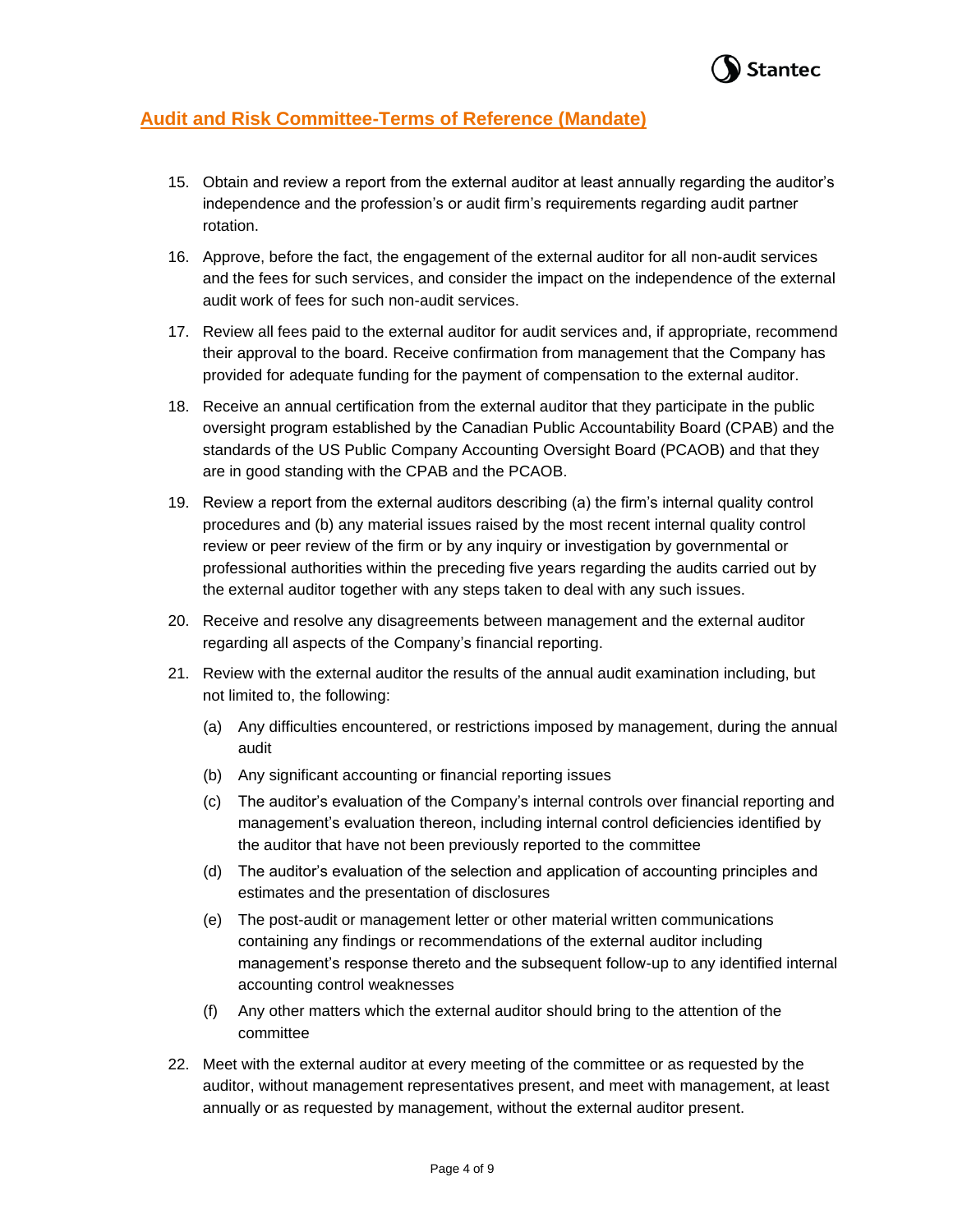

- 23. When there is to be a change in the external auditor, review all issues related to the change, including the information to be included in the notice of change of auditor called for under National Instrument 51-102 and the planned steps for an orderly transition.
- 24. Review and approve the Company's hiring policies regarding employees and former employees of the present and former external auditors of the Company.
- 25. Receive comments from the external auditor on their assessment of the effectiveness of the committee's oversight of internal control over financial reporting.
- 26. Conduct an annual review of the external auditor, with the intention of identifying potential areas for improvement for the audit firm, and to reach a final conclusion on whether the auditor should be reappointed or the audit put out for tender.

### **F. Internal Audit**

- 27. Review the appointment or termination of the internal auditor.
- 28. Review and approve the internal audit charter periodically (at least every three years).
- 29. Review and approve the annual audit plan of the internal auditor (where applicable) and ensure that there is a clear understanding between the board, the committee, the internal auditor, and management that the internal auditor reports directly to the board through the committee. Receive confirmation from management that the Company has provided for adequate funding for the internal auditor. The terms of the audit plan should include, but not be limited to, the following:
	- (a) Staffing
	- (b) Objectives and scope of the internal audit work
	- (c) Materiality limits
	- (d) Audit reports required
	- (e) Areas of audit risk
	- (f) Timetable
	- (g) Proposed budget
- 30. Review with the internal auditor the results of their audit examination, including, but not be limited to, the following:
	- (a) Any difficulties encountered, or restrictions imposed by management, during the audit
	- (b) Any significant accounting or financial reporting issues
	- (c) The auditor's evaluation of the Company's system of internal accounting controls, procedures, and documentation
	- (d) The internal audit reports or other material written communications containing any findings or recommendations of the internal auditor, including management's response thereto and the subsequent follow-up to any identified internal accounting control weaknesses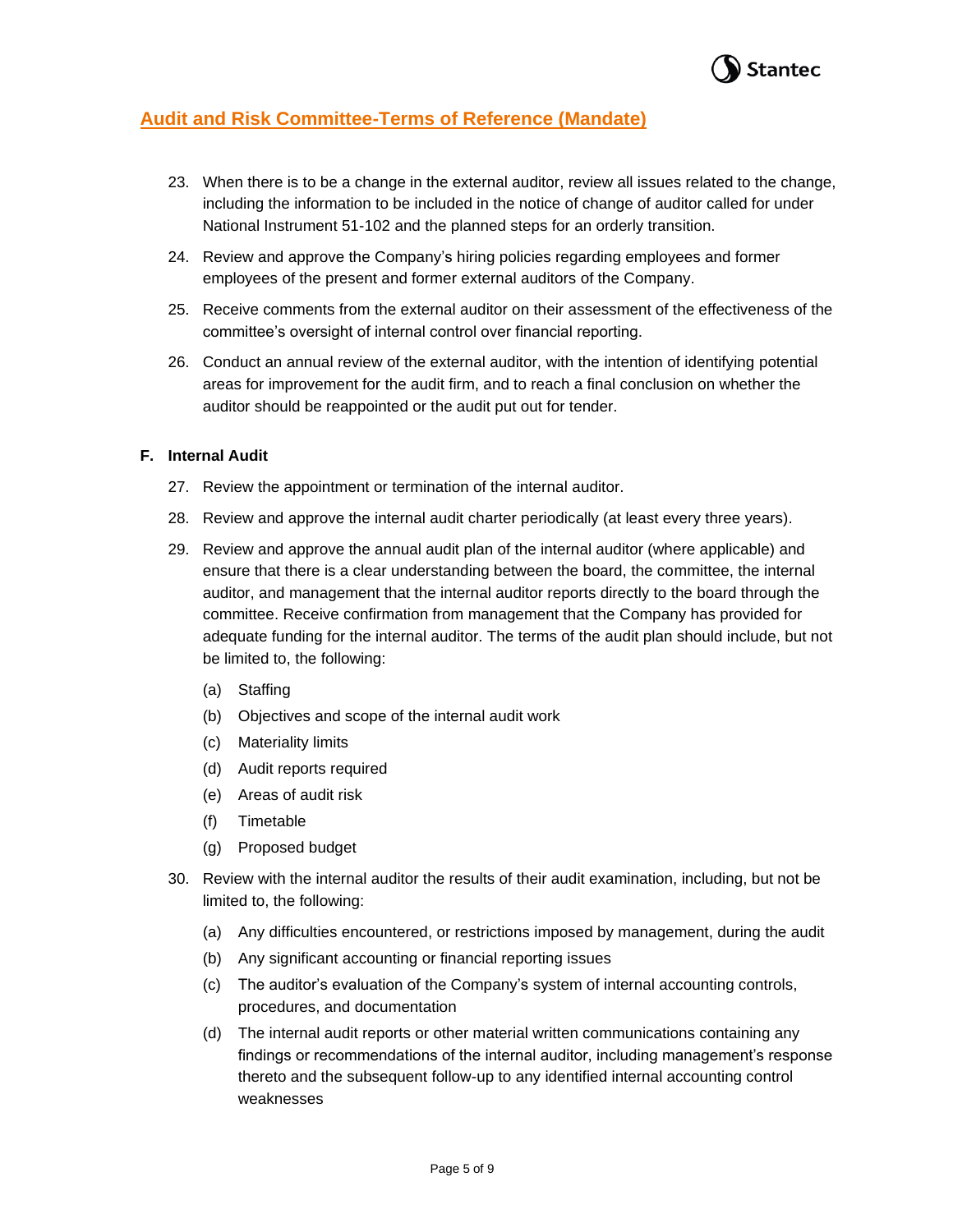

- (e) Any other matters which the internal auditor should bring to the attention of the committee
- 31. Meet with the internal auditor at every meeting of the committee or as requested by the internal auditor, without management representatives present.

## **G. Internal Controls**

- 32. Obtain reasonable assurance, through discussions with and reports from management, the external auditor, and the internal auditors, that the accounting systems are reliable, the system for preparation of financial data reported to the market is adequate and effective, and the system of internal controls is effectively designed and implemented.
- 33. Review management's annual report on the effectiveness of internal controls and procedures, as well as quarterly and annual chief executive officer and chief financial officer certificates filed pursuant to securities regulations.
- 34. Receive reports from management and/or the internal auditor on all significant deficiencies and material weaknesses identified.
- 35. Review annually, or as required, the appropriateness of the system of internal controls and approval policies and practices concerning the expenses of the officers of the Company, including the use of its assets.
- 36. Review and approve, on a quarterly after-the-fact basis, the expense accounts of the board chair and of the chief executive officer of the Company.

### **H. Risk**

### *General*

- 37. Review at least annually with management
	- (a) The Company's method of identifying, evaluating, mitigating, and reporting on the principal risks inherent in the Company's businesses and strategic directions
	- (b) The systems, policies and practices applicable to the Company's assessment, management, prevention and mitigation of risks (including strategic, operating, compliance, and reputation, as well as financial risks including but not limited to the foreign currency, liquidity and interest rate risk, the use of derivative instruments, counterparty credit exposure, litigation, and adequacy of tax provisions)
	- (c) The Company's risk appetite, risk tolerance, and risk retention philosophy, including the Company's loss prevention policies and insurance programs and corporate liability protection programs for directors and officers, as well as disaster response and business continuity plans
	- (d) The Company's cybersecurity program and measures designed to ensure security of the Company's information technology systems.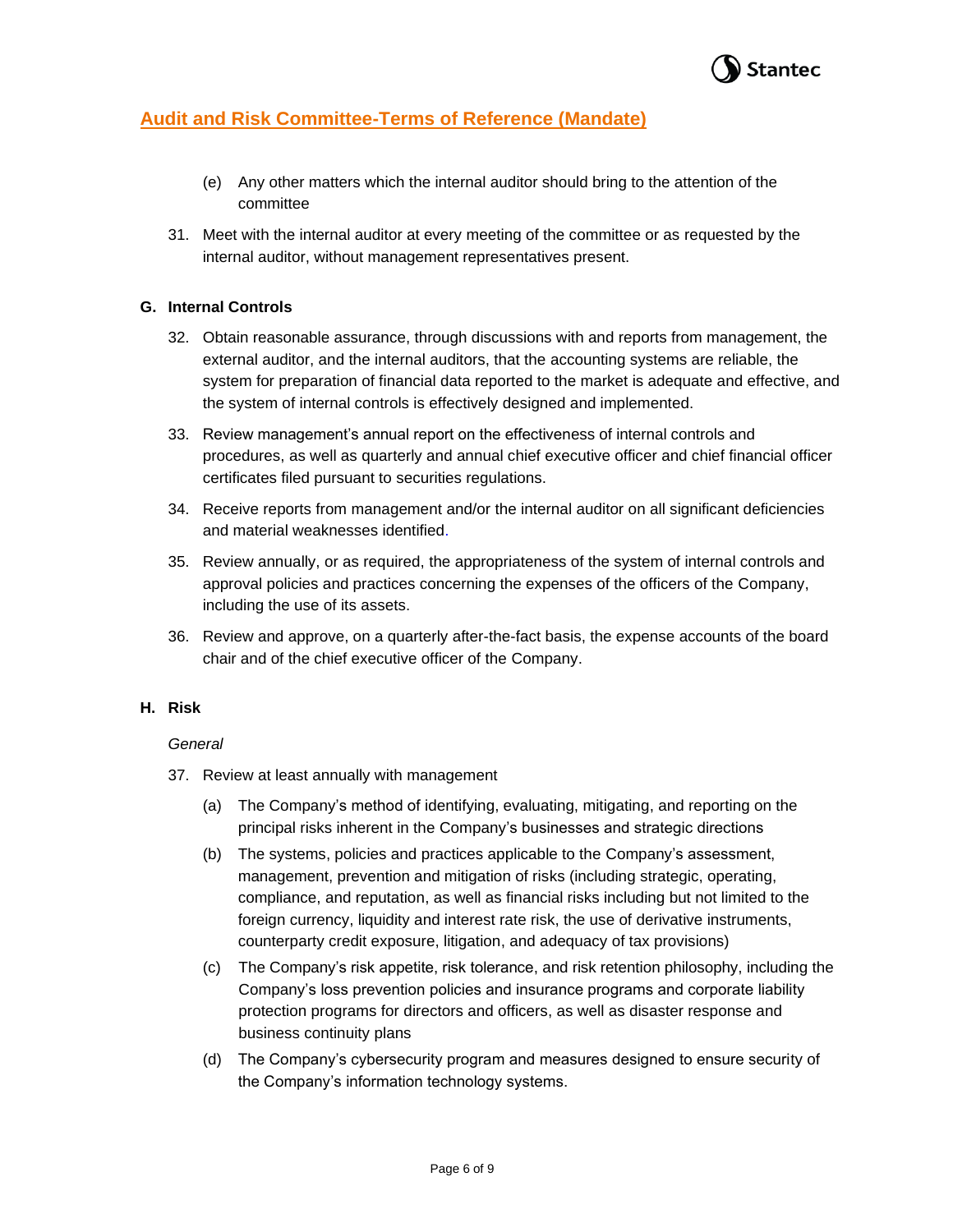

- 38. Receive an annual report from and review with management the status of the Company's principal and emerging risks, as well as the related mitigation programs (the Enterprise Risk Management program). Receive quarterly updates from management on the Company's Enterprise Risk Management program.
- 39. Review with management the disclosures of the Company's risks and risk factors in the Company's Annual Information Form, the Management's Discussion and Analysis, and other regulatory filings.
- 40. Report to the board annually on its activities in connection with the risk oversight role referenced herein so that the board as a whole can fulfill its responsibilities for risk oversight.
- 41. Receive a risk assessment report from management following due diligence on acquisitions within North America, United Kingdom, Europe, Australia, and New Zealand (Core Markets) with an enterprise value of C\$150 million or greater, all acquisitions outside Core Markets with an enterprise value of C\$100 million or greater, and all acquisitions with atypical risks compared to our current service and business model; make such further inquiries as considered necessary; and report thereon to the board. The content of the risk assessment report will be developed by the committee in conjunction with management with appropriate case-by-case enhancements to reflect risk associated with each opportunity and will be reviewed annually by the committee.

### *Finance*

- 42. Review and assess, in conjunction with management and the external auditor, at least annually or on a quarterly basis where appropriate or required, the impact of the Company's capital structure on current and future profitability.
- 43. Review and recommend to the board of directors proposals requesting a grant of a guarantee issued by Stantec for an amount in excess of \$50 million, prior to issuance.
- 44. Review and recommend to the board of directors proposals requesting a grant of a surety bond issued by Stantec or its subsidiaries for (a) an amount in excess of \$50 million individually or (b) whereby virtue of the grant of such surety bond would put the aggregate value of all surety bonds issued and outstanding in excess of \$500 million, prior to issuance.
- 45. Review and approve, if appropriate and as required, the decision to enter into swaps that are exempt from the requirements of sections 2(h)(1) and 2(h)(8) of the US Commodity Exchange Act and to exercise the end-user exception.
- 46. Review and approve, as required, any policies with respect to swaps, hedging activities, clearing, and the end-user exception.

### **I. Compliance/Fraud**

47. Receive quarterly reports on the Company's fraud risk assessment activities.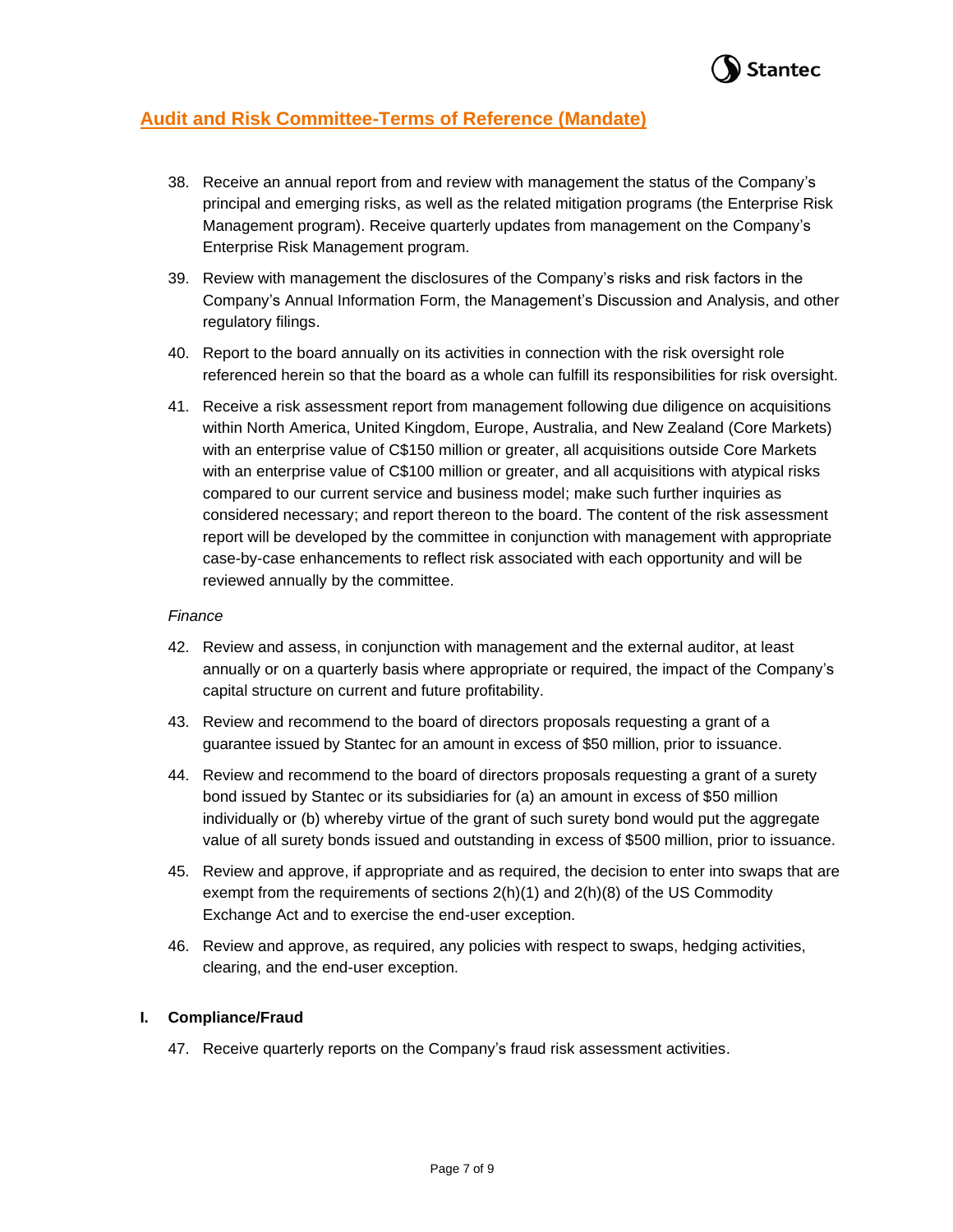

- 48. In accordance with the Company's integrity practices, review and determine the disposition of any complaints or correspondence received under the Company's Code of Business Conduct.
- 49. Discuss with management the Company's policies and procedures designed to ensure an effective compliance and ethics program, including the Company's Code of Business Conduct.
- 50. Discuss with management and the Company's in-house legal counsel any legal matters that may have a material impact on the financial statements or the Company's compliance requirements.
- 51. Review quarterly the compliance certificate of the chief financial officer.

### **J. Other**

- 52. Review, as required, any claims of indemnification pursuant to the bylaws of the Company.
- 53. Receive at least annually a report from the chief financial officer regarding private aircraft use, including itinerary and passenger manifest.
- 54. Review and determine the disposition of any complaints received from shareholders or any regulatory body.
- 55. Conduct an annual assessment of the effectiveness of the committee and provide a report thereon to the board.
- 56. Review annually the terms of reference for the committee and recommend any required changes to the board.

### **K. Meetings**

- 57. Regular meetings of the committee are held at least four times each year.
- 58. Meetings may be called by the committee chair or by a majority of the committee members, usually in consultation with management of the Company.
- 59. Meetings are chaired by the committee chair or, in the chair's absence, by a member chosen from among the committee.
- 60. A quorum for the transaction of business at any meeting of the committee is a majority of the appointed members.
- 61. The secretary of the Company shall provide for the delivery of notices, agendas, and supporting materials to the committee members at least five days prior to the meeting except in unusual circumstances.
- 62. Meetings may be conducted with members present or by telephone or other communications facilities that permit all persons participating in the meeting to hear or communicate with each other.